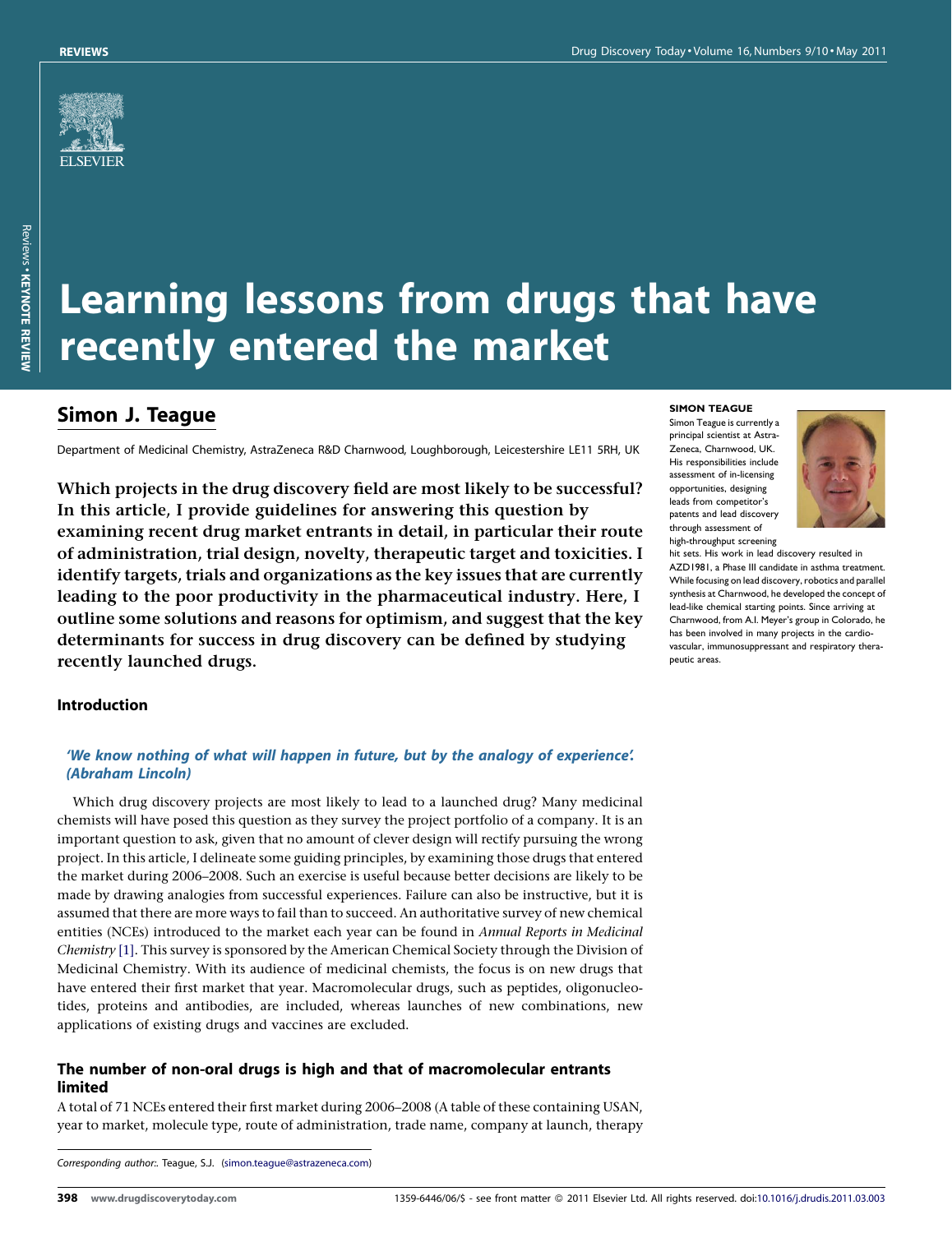

Details for drugs entering the market between 2006–2008. (a) Route of administration. (b) The number of macromolecular and small molecule entrants (cut-off  $\sim$ 1500 Da) during 2006–2008. (c) Drugs entering the market in each therapy area.

area, indication and receptor is included in the Supplementary material online). A breakdown by route of administration, molecule type and therapy area is shown in Fig. 1.

Despite the focus on oral drugs in most companies, the number of drugs administered by injection or topically is still high. In a hospital setting, the increased compliance associated with oral administration is less crucial. Injection is also acceptable when the duration of action of the drug is long, as is the case with antibodies. The desirability of oral administration can sometimes be overstated. Where there are few options, a great need and an effective treatment, subcutaneous administration is still acceptable, as illustrated by the millions of patients using injected insulin and the commercial failure of the inhaled alternatives. Insulin by inhalation (Exubera $^{\circledR}$ ) was withdrawn, whereas insulin glargine (Lantus $\textcircled{\tiny{R}}$ ) and insulin aspart (NovoLog<sup>®</sup>) are predicted to be in the top ten selling drugs world-wide by 2014 [\[2\]](#page-12-0). Delivery using techniques such as extended release formulations, depot injection and transdermal patches offers advantages in certain patient populations, such as the forgetful elderly, mentally ill or patients who are unconscious or fitting. When both an oral agent and an injected agent are available, oral therapies are often preferred even in a hospital setting, because the same therapy can becontinued after discharge.Topical administrationis expected to have the advantage of reducing toxicity. Devices, such as inhalers, also offer the possibility of device patents and so reduce generic competition, as a result of the additional cost imposed by manufacture and by that of proving bio-equivalence during use.

Macromolecular drugs (i.e. peptides, proteins, oligonucleotides, oligosaccharides and antibodies) still represent a small proportion of market entrants. They fall into two broad classes. The first are hormones, such as insulin, growth hormone and erythropoietin (EPO). The second are antibodies, many of which titrate out unwanted proteins, such as tumor necrosis factor (TNF), or recognize a cell surface receptor, such as anti-epidermal growth factor receptor (EGFR). Some antibodies address therapeutic targets that are unsuitable for intervention using small molecules. The sales growth of these agents, their safety profiles and the lack of a clear pathway for generic competition have made them attractive to pharmaceutical companies in recent years. However, extrapolation

of future growth, based on that of the past, might be unreliable. The need for mosthormones islargely satisfied.Some surveys evenfail to distinguish between novel interventions and cases in which hormones were already used in the clinic, but their production was improved through biotechnology. Examples include insulin, growth hormone and Factor VIII. The success of antibodies is concentrated in a few therapeutic areas, notably cancer and immunosuppression. Their targets are extracellular and they are excluded from some important compartments, such as the brain. They remain relatively expensive in an era of increasing focus on cost effectiveness and improving sales in emerging markets. They are also not immune from late-stage withdrawal or restriction. The problems encountered with Rituxan<sup>®</sup>, Tysabri<sup>®</sup> and Raptiva<sup>®</sup>, for example, have been commented upon elsewhere [\[3\]](#page-12-0).

Division of drugs by therapy area is instructive. Closer examination of the drugs entering each therapy area shows several targets being addressed several times. A probable cause is the paucity of clinically testable targets and commercial competition for market share between the major players. The lessons are: do not be fixated on the oral route, small molecules are still very important and, currently, only a few targets are successfully exploited in each therapeutic area.

#### Trials measure simple outcomes

Key trials for drugs entering the market in 2008 [\(Table 1](#page-2-0)) show that the measures are usually simple ones. Bowel movement, urination, fever, emesis and death are objective and easily measurable criteria, relevant both clinically and to the patient. Blood pressure, intraocular pressure, lung function and rating scores are widely agreed by the medical community as being clinically relevant and predictive of future health outcomes. Blood has many uses; platelet count, viral RNA copy number, clotting measures and lipid levels. Few other biological tissues are as easy to obtain routinely.

The trial durations are usually short as this reduces cost and improves the signal:noise ratio by reducing patient symptom variation during the trial period. Patient selection and trial duration are especially important where sufficient adverse occurrences, such as unwanted thrombotic events, need to accumulate in each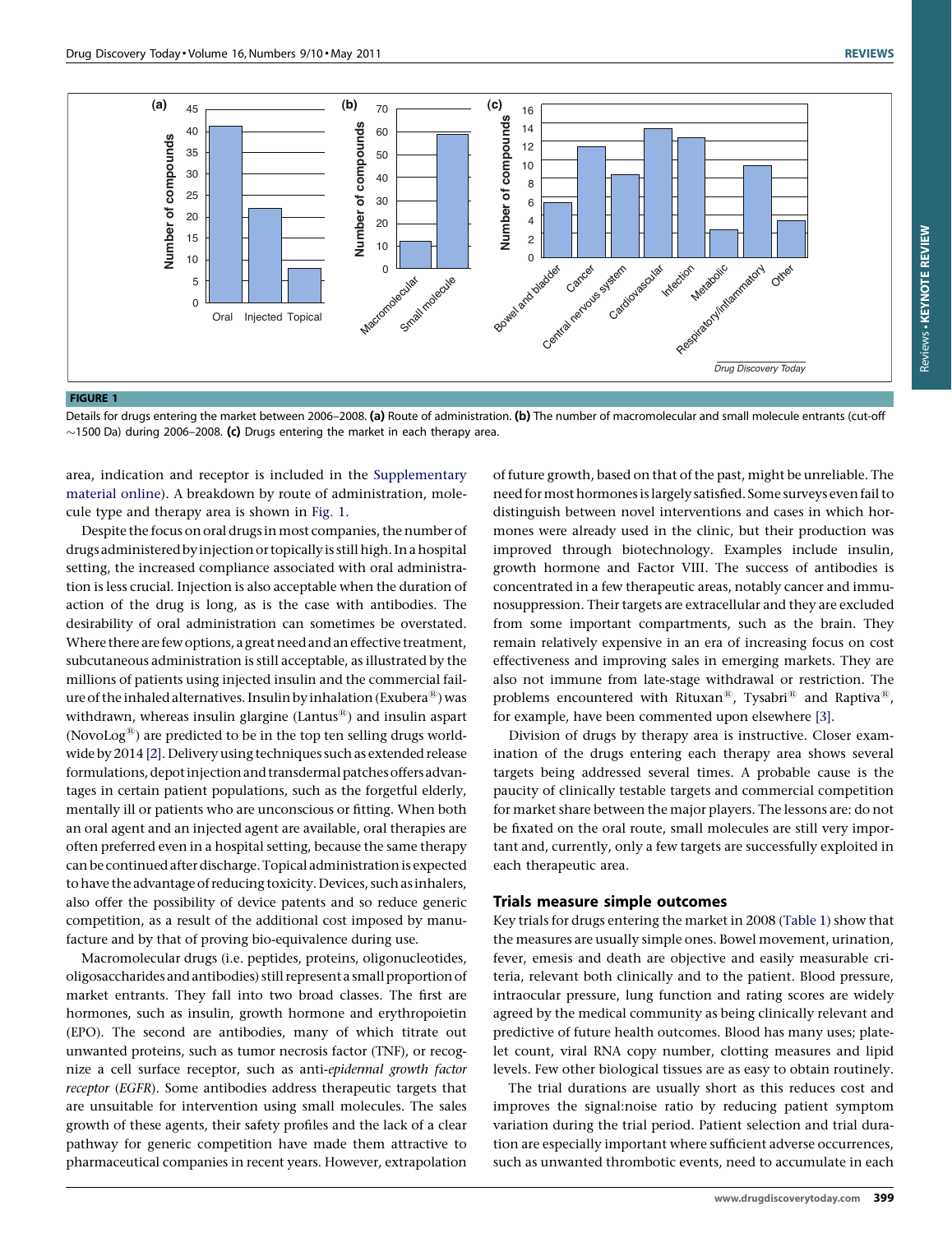<span id="page-2-0"></span>TABLE 1

| Examples of trials used to test market entrants in 2008 |                                                            |                 |                          |  |
|---------------------------------------------------------|------------------------------------------------------------|-----------------|--------------------------|--|
| <b>Drug</b>                                             | <b>Measure</b>                                             | <b>Time</b>     | Comparator               |  |
| Alvimopan<br>Time to first bowel movement               |                                                            | 24 h            | Placebo                  |  |
| <b>Biolimus drug-eluting stent</b>                      | Re-stenosis and time to repeat operation                   | 6-month trial   | Uncoated stent           |  |
| <b>Blonanserin</b>                                      | Global improvement score                                   |                 | Haloperidol              |  |
| Ceftobiprole medocaril                                  | Cure rate                                                  | $7-14$ days     | Vancomycin               |  |
| Certolizumab pegol                                      | Crohn's disease index                                      | 4-24 weeks      | Placebo                  |  |
| <b>Choline fenofibrate</b>                              | Blood test; % change in lipids                             | 12 and 52 weeks | Statin $\pm$ fibrate     |  |
| Clevidipine                                             | Systolic blood pressure                                    | <b>Minutes</b>  | Placebo                  |  |
| Dabigatran etexilate                                    | Thrombotic events and death                                | Up to 35 days   | Enoxaparin (intravenous) |  |
| <b>Desvenlafaxine</b>                                   | Hamilton Rating Score for depression                       | 8 weeks         | Placebo                  |  |
| <b>Etravirine</b>                                       | HIV-1 RNA copies/mL blood                                  | 8 weeks         | Placebo                  |  |
| <b>Fesoterodine</b>                                     | Change in the number of urge urinary incontinence episodes | 12 weeks        | Placebo                  |  |
| <b>Fosaprepitant dimeglumine</b>                        | Emesis during cancer treatment                             | 24 h            | Ondansetron              |  |
| Icatibant                                               | Laryngeal angioedema                                       | Hours           | Placebo                  |  |
| Lacosamide                                              | Decrease in seizure frequency                              |                 | Placebo                  |  |
| Methylnaltrexone bromide                                | Bowel movement                                             |                 | Placebo                  |  |
| Pirfenidone<br>Lung function and survival               |                                                            | 6 months        |                          |  |
| Rilonacept<br>Joint pain, rash, fever and fatique       |                                                            | Up to 26 weeks  | Placebo                  |  |
| Rivaroxaban                                             | Thrombotic events and death<br>Up to 9 days                |                 | Enoxaparin (intravenous) |  |
| Romiplostim                                             | Platelet count<br>Up to 24 weeks                           |                 |                          |  |
| Sitafloxacin hydrate                                    | Cure rate                                                  | Days            | Imipenem and cilastatin  |  |
| Sugammadex                                              | Reversal of rocuronium blockade                            | <b>Minutes</b>  |                          |  |
| <b>Tafluprost</b>                                       | Timolol<br>Decreased intraocular pressure<br>6 months      |                 |                          |  |
|                                                         |                                                            |                 |                          |  |

arm of a trial involving anticoagulants, before statistical significance is obtained. The choice of patient population is also important because efficacy is sometimes only seen in a small subset of the patient population. For instance, mepolizumab only reduces exacerbations in patients with severe eosinophilic asthma, an adult-onset subgroup that represents less than 5% of all patients with asthma. Drugs are often first tested in small groups of very ill or carefully categorized patients. This gives the first label indication, which can then be extended in subsequent trials. For example, a treatment for thrombotic events after knee surgery could be extended into stroke prevention; one for rhinitis treatment could be extended to asthma and chronic obstructive pulmonary disease (COPD). The lesson is that robust measures and short duration trials are useful criteria by which to judge the probable successful outcome of a project. These and other translatability criteria have recently been reviewed elsewhere [\[4\]](#page-12-0).

The comparator in a trial is often a placebo or some longestablished agent. Given that the criteria are clinical outcomes, the comparator need not work through the same mechanism. Instead, it simply needs to produce the same outcome. An example of this is the use of ondansetron [a serotonin 5-hydroxytriptamine  $(5-HT_3)$  antagonist] to benchmark the efficacy of fosaprepitant [a neurokinin  $(NK_1)$  antagonist]. Finer comparisons between more recent, similar drugs can only be done later, when larger groups of patients have been treated. Differentiation from existing agents is a concern in many areas and post-marketing comparisons, driven by payer organizations, are becoming increasing prevalent. These comparisons are even more difficult in well-established areas

where, for ethical reasons, the new drug will usually be used in addition to an existing drug regimen, rather than as monotherapy.

It is important for medicinal chemists to have at least a basic understanding of how a drug will be tested in the clinic because this is fundamental to the design of an acceptable property profile. The heart of the discovery process is the design of tests that discriminate on relevant criteria and of a molecule that fulfils these. Medicinal chemists are responsible for delivering molecules with the required profile and must play their full part in setting and refining project criteria. A company might plan its project portfolio by deciding which measures would provide acceptable trial criteria and how many such trials it can undertake. It could then decide upon the number and types of program that are necessary to deliver this goal. Experience suggests that this is rarely the case. The larger the organization, the more difficult this connectivity can be to achieve, but the recent trend towards the removal of organizational barriers between research and early development might go some way to address the problem. The goal is a bidirectional flow of information between the clinical and research teams. The current model is often a linear monodirectional flow.

# Novelty: only a few new targets are represented among the entrants, despite modern target identification technologies

'How many legs does a dog have if you call the tail a leg? Four. Calling a tail a leg doesn't make it a leg'. (Abraham Lincoln)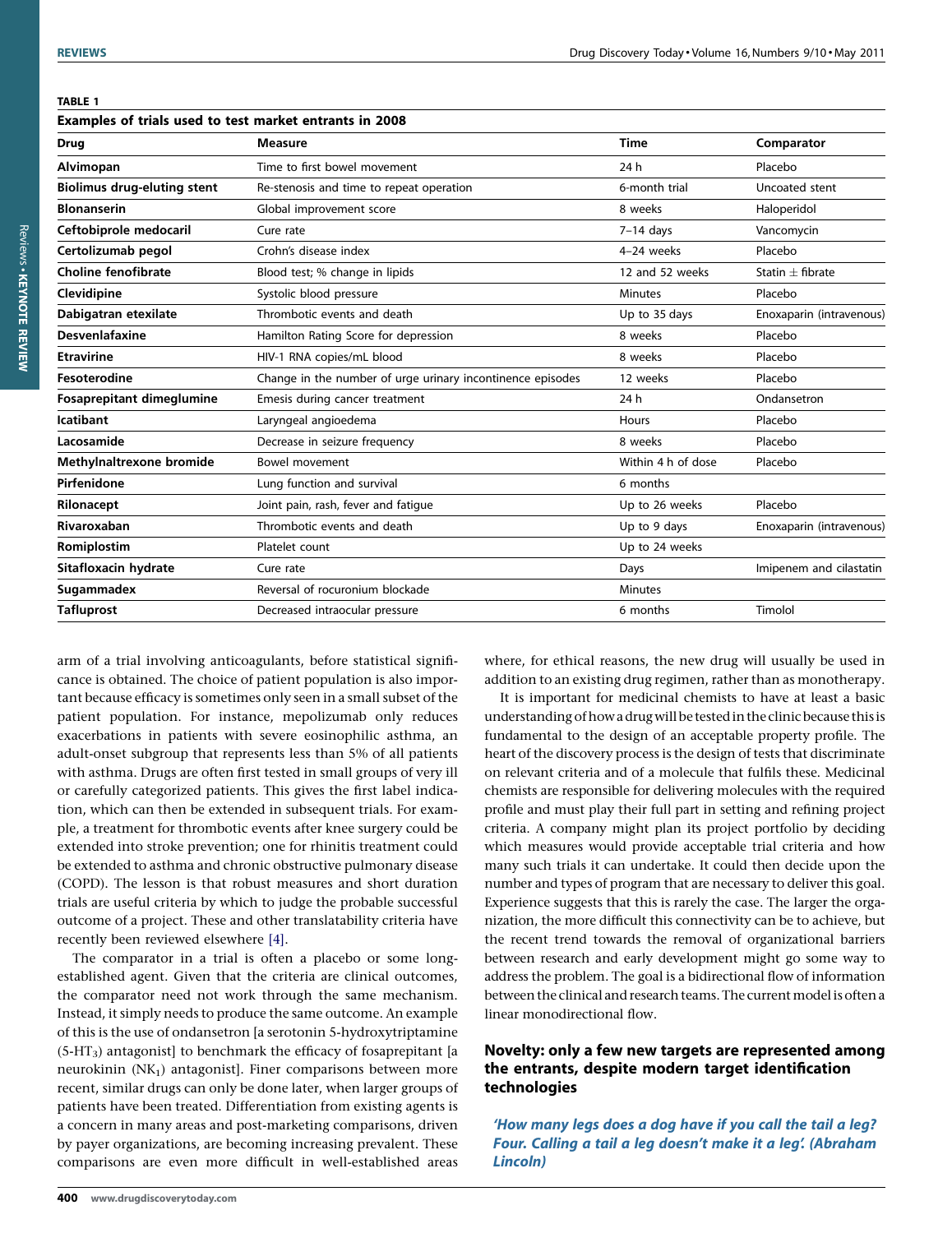company

Competitor USAN date Competitor's

Sirolimus 1993 Wyeth<br>Everolimus 2003 Novartis Everolimus 2003 Novart<br>19 Temsirolimus 2004 Wyeth

Olanzapine 1992 Lilly<br>Quetiapine 1996 AstraZeneca Quetiapine 1996 AstraZeneca<br>Risperidone 1989 Janssen

<span id="page-3-0"></span>

|                    | Entrants to market during 2008 and the date of registration of structurally or therapeutically similar agents |                          |                     |                  |            |
|--------------------|---------------------------------------------------------------------------------------------------------------|--------------------------|---------------------|------------------|------------|
| <b>Drug</b>        | Company<br>at launch                                                                                          | <b>Mechanism</b>         | Competitor          | <b>USAN date</b> | Cor<br>con |
| Alvimopan          | GSK, Adolor                                                                                                   | $\mu$ -opioid antagonist | LY255582            | 1993             | Lilly      |
| <b>Biolimus</b>    | <b>Biosensors</b>                                                                                             | Mammalian target of      | Sirolimus           | 1993             | <b>Wy</b>  |
|                    |                                                                                                               | rapamycin (mTOR)         | Everolimus          | 2003             | Noy        |
|                    |                                                                                                               |                          | <b>Temsirolimus</b> | 2004             | Wy         |
| <b>Blonanserin</b> | Dainippon                                                                                                     | Dopamine receptor        | Olanzapine          | 1992             | Lilly      |
|                    |                                                                                                               | 2 (D2) and 5-HT2         | Quetiapine          | 1996             | Asti       |
|                    |                                                                                                               |                          | Risperidone         | 1989             | Jan        |
|                    |                                                                                                               |                          | Ziprasidone         | 1994             | Pfiz       |
|                    |                                                                                                               |                          | Paliperidone        | 2007             | Joh        |
|                    |                                                                                                               |                          |                     |                  | Joh        |
| Ceftobiprole       | ر 18                                                                                                          | Cephalosporin            | 15 marketed         |                  |            |
| medocaril          |                                                                                                               |                          | Cefonicid           | 1979             | GSK        |
|                    |                                                                                                               |                          | Cefdinir            | 1991             | Abk        |
| Certolizumab       | <b>UCB</b>                                                                                                    | TNF- $\alpha$ inhibitor  | Infliximab          | 1996             | Cer        |
|                    |                                                                                                               |                          |                     |                  |            |

|                                |               |                                                          | Ziprasidone<br>Paliperidone | 1994<br>2007 | Pfizer<br>Johnson &<br>Johnson (J&J) |
|--------------------------------|---------------|----------------------------------------------------------|-----------------------------|--------------|--------------------------------------|
| Ceftobiprole                   | ر 18          | Cephalosporin                                            | 15 marketed                 |              |                                      |
| medocaril                      |               |                                                          | Cefonicid                   | 1979         | GSK                                  |
|                                |               |                                                          | Cefdinir                    | 1991         | Abbott                               |
| Certolizumab                   | <b>UCB</b>    | TNF- $\alpha$ inhibitor                                  | Infliximab                  | 1996         | Centocor                             |
| pegol                          |               |                                                          | Etanercept                  | 1998         | Amgen/Wyeth                          |
|                                |               |                                                          | Adalimumab                  | 2002         | Abbott                               |
| Choline                        | Solvay        | Peroxisome proliferator-activated                        | Clofibrate                  | 1963         | Wyeth                                |
| fenofibrate                    |               | receptor (PPAR)- $\alpha$ agonist                        | Fenofibrate                 | 1976         | Abbott                               |
|                                |               |                                                          | Ciprofibrate<br>Gemfibrozil | 1976<br>1980 | Sterling<br>Pfizer                   |
|                                |               |                                                          |                             |              |                                      |
| Clevidipine                    | Medicines Co. | Calcium channel blocker                                  | Six marketed                |              |                                      |
| butyrate                       |               |                                                          | Nimodipine<br>Amlodipine    | 1979<br>1988 | Nimotop<br>Norvasc                   |
|                                |               |                                                          |                             |              |                                      |
| <b>Dabigatran</b><br>etexilate | Boehringer    | Anti-thrombin                                            | Argatroban                  | 1997         |                                      |
|                                |               |                                                          | Ximelagatran                | 2002         | AstraZeneca                          |
| Desvenlafaxine                 | Wyeth         | Serotonin-norepinephrine<br>reuptake inhibitor           | Venlafaxine                 | 1989         | Wyeth                                |
|                                |               |                                                          | Duloxetine                  | 1992         | Lilly                                |
| <b>Etravirine</b>              | Tibotec       | Non-nucleoside reverse                                   | Nevirapine                  | 1991         | Boehringer                           |
|                                |               | transcriptase inhibitor                                  | Efavirenz                   | 1994         | <b>BMS</b>                           |
|                                |               |                                                          | Delavirdine                 | 1994         | Agouron                              |
| Fesoterodine                   | Pfizer        | Muscarinic antagonist                                    | Five marketed               |              |                                      |
|                                |               |                                                          | Tolterodine                 | 1997         | Pfizer                               |
|                                |               |                                                          | Darifenacin                 | 2005         | Novartis                             |
| Fosaprepitant<br>dimeglumine   | Merck         | $NK1$ antagonist                                         | Aprepitant                  | 2000         | Merck                                |
| Icatibant                      | Jerini        | Bradykinin 2 antagonist                                  |                             |              |                                      |
| Lacosamide                     | Schwarz       | Possibly collapsin response<br>mediator protein (CRMP)-2 |                             |              |                                      |
| Methylnaltrexone<br>bromide    | Progenics     | µ-opioid antagonist                                      | Naloxone                    | 1963         | <b>BMS</b>                           |
| Pirfenidone                    | Shinogi       | Unknown                                                  |                             | 1975         |                                      |
| Rilonacept                     | Regeneron     | IL-1 antagonist                                          | Anakinra                    | 1994         | Amgen                                |
| Rivaroxaban                    | Bayer         | Factor Xa                                                | Fondaparinux                |              | GSK                                  |
|                                |               |                                                          | Enoxaparin                  |              | Sanofi                               |
| Romiplostim                    | Amgen         | Thrombopoietin receptor<br>precursor (TpoR) agonist      | First in class              |              |                                      |
| Sitafloxacin hydrate           | Sankyo        | Quinolone antibacterial                                  | Many marketed               |              |                                      |
|                                |               | Quinolone                                                | Ciprofloxacin               | 1987         | Bayer                                |
|                                |               |                                                          | Moxifloxacin                | 1998         | Bayer                                |
| Sugammadex                     | Schering      | Drug binder                                              |                             |              |                                      |
| <b>Tafluprost</b>              | Asahi Glass   | Prostaglandin F                                          | Latanoprost                 | 1996         | Pfizer                               |
|                                |               |                                                          | Bimatoprost                 | 2001         | Allergan                             |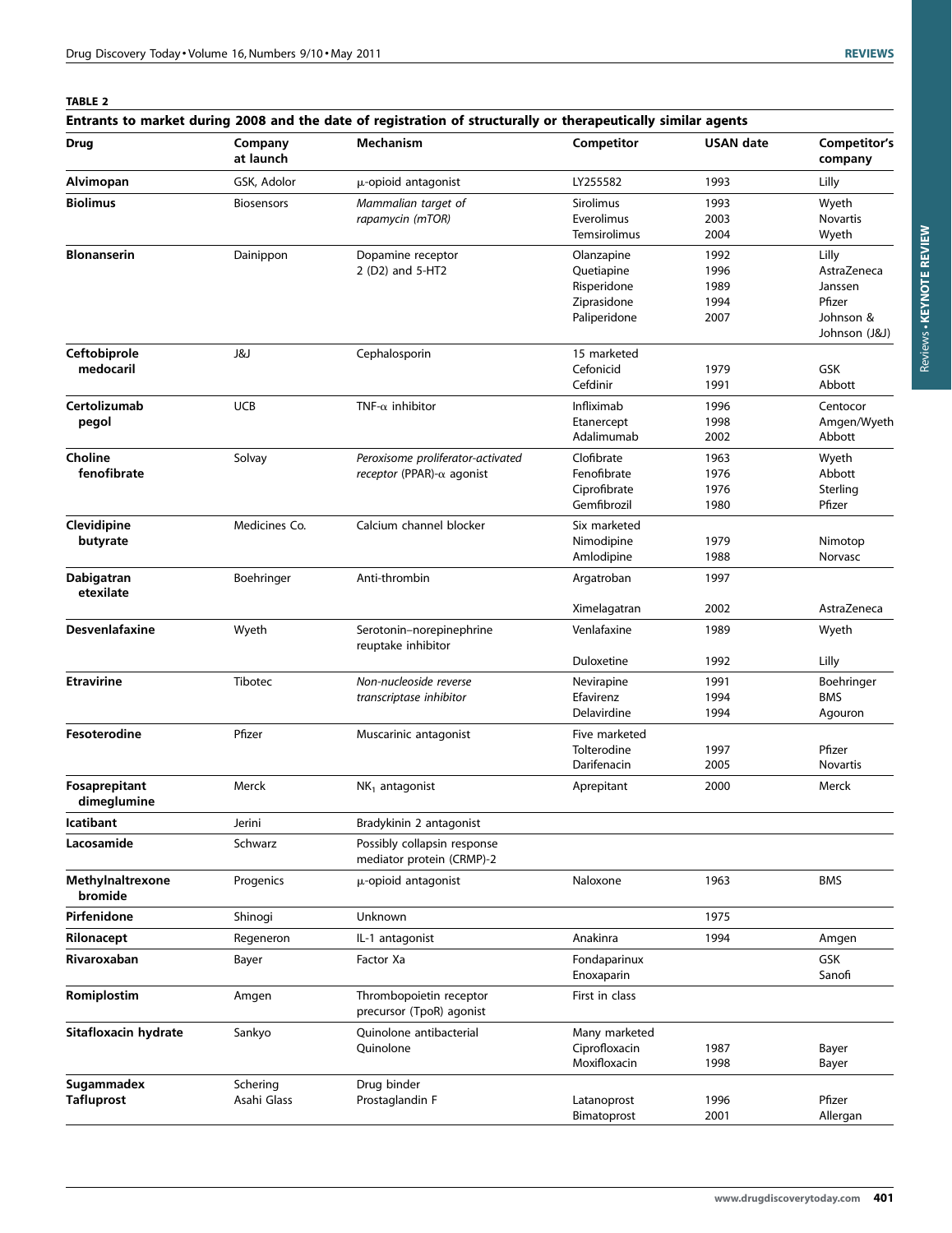

#### FIGURE 2

Structural similarities between novel drugs entering the market over decades. (a) Fibrates entering the market over 41 years and (b) structural variety in schizophrenia treatments over a similar length of time.

It is possible to call any gene product a target. RNA expression data and plausible arguments can be used to construct a theoretical linkage between many proteins and a disease. However, as with a dog's legs, there are still a limited number of valid targets. Examination of the entrants to market in 2008 shows that few of these targets are new [\(Table 2\)](#page-3-0). The age of an existing drug using the same or closely related mechanisms can be gauged using the date of first registration of a US adopted name (USAN), which is obtained from the United States Pharmacopeia (USP) dictionary [\[5\]](#page-12-0). Where many similar agents are available (e.g. ceftobiprole, with 15 similar agents), an early and a late entrant to the class are shown in [Table 2.](#page-3-0) Several of those where no similar agent is indicated have unclear mechanisms or serve small patient groups. The period over which drugs have entered a class is often very long. 2008 was not exceptional in any of these respects. Clearly this trend is unsustainable, with improvements being incrementally harder to uncover and generics entering the market [\[6\]](#page-12-0).

Novelty can also be assessed by comparing the structures of successively introduced drugs where each is active at the same receptor or receptors. Examples are shown in Fig. 2. For example, fibrate registrations over 41 years show variations in the hydrophobic moiety; and, despite many years of research, there is still great structural similarity between the -apine schizophrenia treatments. This lack of structural diversity also results in limited clinical difference in trials and has been the subject of critical comment [\[7\].](#page-12-0) There are other examples of high structural similarity within classes of drug that have entered the market over periods of decades. Novelty, defined as clinical efficacy at a hitherto unutilized target, is low. This lack of 'first-in-class agents' is much lamented. It has never been high, as the analysis of entrants over the past decade shows (Table 3).

The importance of this trend needs to be balanced against the considerable patient benefit and commercial success that can still be gained from incremental improvements in existing therapies. It is worth remembering that this process often takes decades as shown by comparative clinical data from the angiotensin antagonist candesartan cilexetil [\[8\]](#page-12-0). Also, no two drugs or patients are the same and the availability of more than one drug acting at each target provides valuable choice. In a market that is functioning correctly, choice should also lower the cost to the patient. Some commentaries suggest that the high cost of anidulafungin, caspofungin and micafungin, which show little differentiation in the clinical setting, is one example showing that this is not always the case [\[9\]](#page-12-0)

Novelty has many shades of meaning and a patent attorney or journal editor will interpret it quite differently. It is a dichotomous variable, but is often treated as a continuous one. Its importance in some organizations has a quality reminiscent of a religious calling, especially to those steeped in academic value systems. This can

#### TABLE 3

Count of drugs entering the market each year and the number of first-in-class agents

| Drug total | First in class |
|------------|----------------|
| 24         |                |
| 20         | 4              |
| 27         | 6              |
| 24         | 5              |
| 19         | 5              |
| 27         | 8              |
| 33         | 4              |
| 25         | 9              |
|            |                |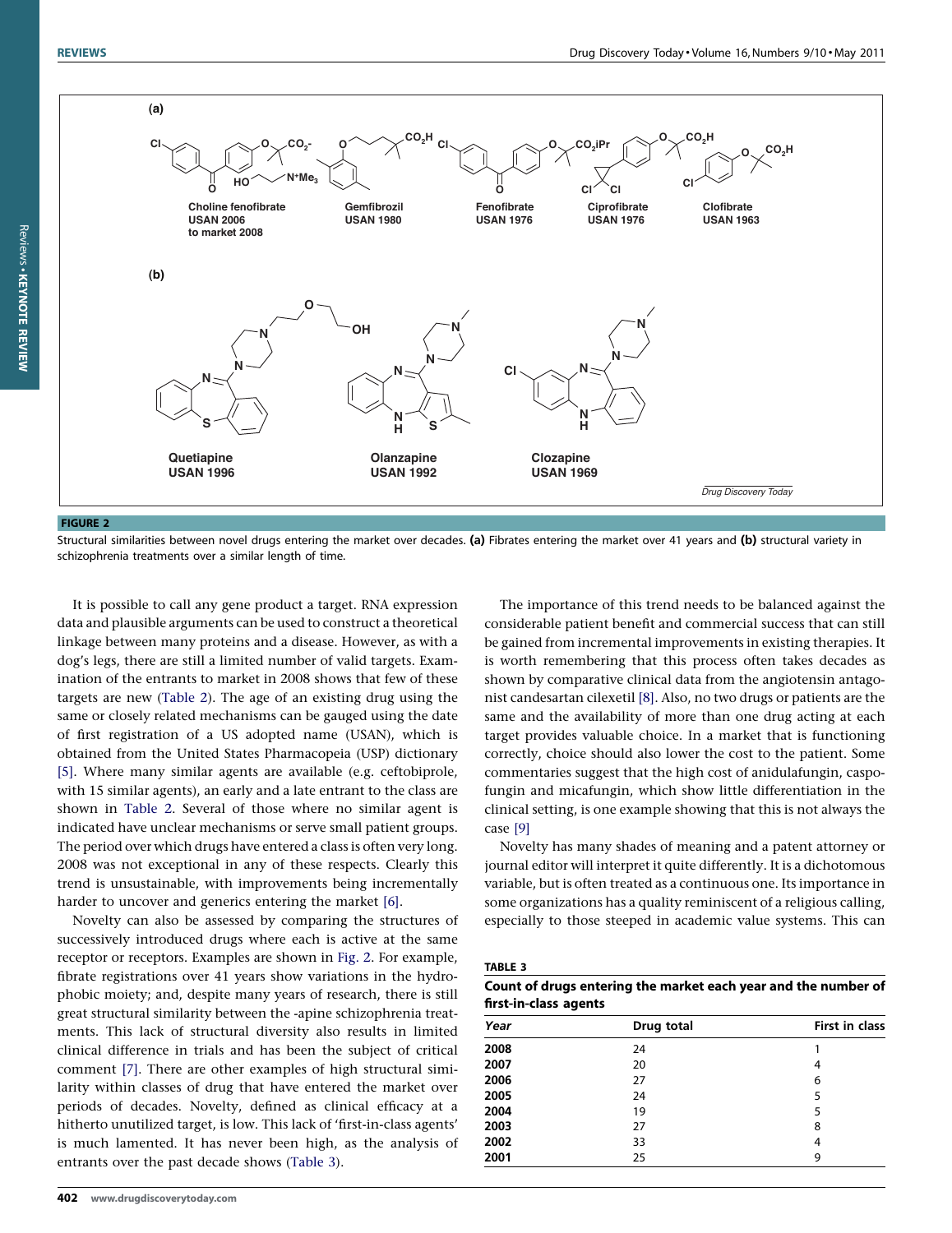





sometimes be unhelpful when assessing the relative value of different projects. Bringing a single isomer of an existing agent to market might be considered to have little novelty, but arformoterol entered the market in 2007 and joined a growing number of 'racemic switch' compounds including escitalopram–citalopram, omeprazole–esomeprazole, albuterol–levalbuterol, bupivacaine–ropivacaine, levofloxacin–ofloxacin and levetiracetam– piracetam. Some metabolites of established agents have also entered the market during 2006–2008 (Fig. 3), including desvenlafaxine, paliperidone and fesoterodine. The advantage claimed is a reduction in drug–drug interactions. These introductions have often been combined with improvements in coverage using a slow release formulation. In the case of fesoterodine, the removal of a cytochrome P450 enzyme (CYP) 2D6-dependent transformation to an active metabolite was claimed to reduce inter-patient variation. Fashion in the pharmaceutical industry could have been acknowledged by referring to it as a depersonalized medicine. In the past, the metabolite strategy has been successful, for instance by the replacement of terfenadine with fexofenadine, loratadine with desloratadine and carbamazepine with oxcarbazepine. It also extends the period of exclusivity when sufficient marketing, supported by a little science, is used to accentuate the differences between the new and existing agent.

It is sometimes claimed that macromolecular drugs show more novelty and so offer a better investment choice, although this assertion has been challenged [\[10\].](#page-12-0) Careful examination of macromolecular drugs shows similar patterns to those observed with small molecules. Small clusters of agents, each from a different company, address those validated targets that are available. Omnitrope<sup>®</sup>, Valtropin<sup>®</sup> or Genotropin<sup>®</sup> are used for growth hormone supplementation. Likewise, Prolastin<sup>®</sup>, Zemaira<sup>®</sup> or Aralast<sup>®</sup> are available as  $\alpha$ 1-antitrypsin agents. The same division of the market among a few players is seen with antibodies, such as anti-EGFR, anti-interleukin (IL)-1, anti-IL-2, anti-CD20 and anti-TNF (e.g. certolizumab, infliximab, etanercept and adalimumab). With small molecules, the USAN suffix is usually indicative of the targeted receptor and so offers a clue to mechanistic similarity. For antibodies, however, the USAN suffix is based on therapeutic area (see [http://en.wikipedia.org/wiki/Antibody\\_nomenclature\)](http://en.wikipedia.org/wiki/Antibody_nomenclature). For instance, -tuzumab indicates a cancer treatment, -lizumab one acting on the immune system and -cizumab one involving

the cardiovascular system. This system of nomenclature makes the target novelty of an antibody more difficult to assess from the name than is the case with small molecules. The tensions between the need for cost reduction and the claim that a product is both the drug and its process of manufacture, have been reviewed elsewhere [\[11\].](#page-12-0) Comparison between macromolecules and small molecules is instructive because it offers the opportunity to distinguish between those factors affecting productivity that are common to all drugs and those that are a result of the current limitations in small molecule design. The lesson is that, despite fewer concerns about bioavailability, duration, toxicity and affinity for the required protein, the number of antibodies entering the market is still low, emphasizing the importance of the scarcity of clinically validated targets in relevant diseases that affect large patient groups. Most therapeutic approaches using macromolecules are crowded and competitive. Productivity problems in the industry are the same for both small and large molecules.

#### Differentiation and commercial imperatives

Most of the drugs entering the market use known mechanisms and are directed towards existing markets. Therefore, it is instructive to examine the ways in which they are claimed to differ from existing drugs. The market entrants for 2007 are listed in [Table 4](#page-6-0), together with their mechanism and differentiation.

'First in class' is difficult to define in diseases that are a collection of disorders of varying etiology. Thus, rufinamide is not the first anticonvulsive and trabectedin is not the only agent to alkylate DNA; nonetheless, in some sense they exploit new biology and treat a subgroup of patients. Retapamulin is first in class for human application of this type of previously veterinary drug. Rapamycin and epothilone were never used extensively in the clinic, but helped to validate the biology in the disease state and make the entry of temsirolimus possible. In the cancer area, an agent can be introduced and licensed for one patient population, when the same mechanism is exploited but licensed for a different group, as is the case for lapatinib. Treatment of each patient population with the drugs from a competitor that use the same mechanism would require off-label prescribing. This creates a localized monopoly with agents being first in class for that subgroup of patients using that particular mechanism. The disparity in cost between two vascular endothelial growth factor (VEGF)-A antibodies, bevacizu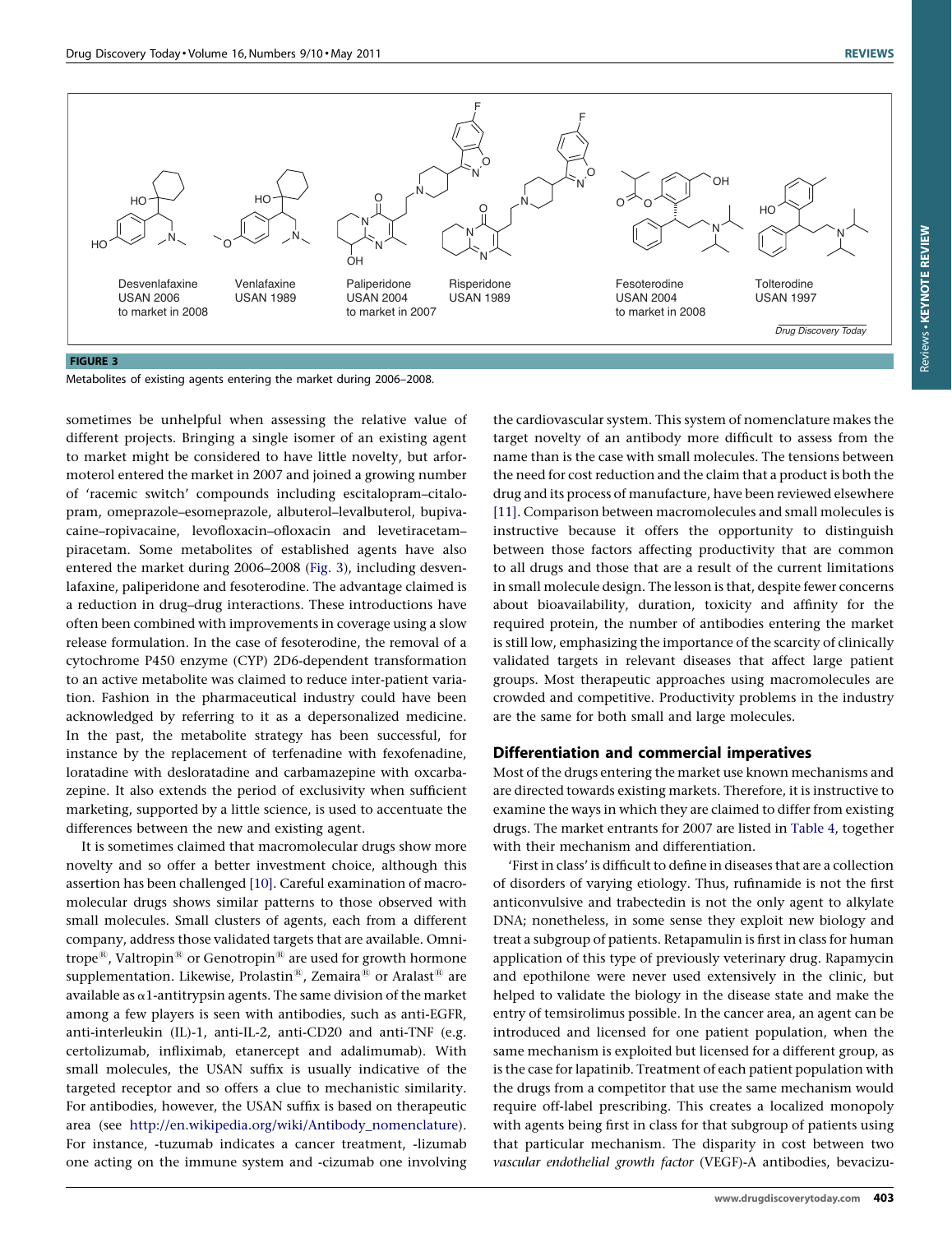<span id="page-6-0"></span>TABLE 4

| ī           |
|-------------|
|             |
| ľ<br>í      |
| i           |
|             |
| F<br>i<br>ı |
| i           |
| í           |
|             |
| Ĺ<br>֚֚֡֕   |

REVIEW

| Entrants to market in 2007 and the differentiation claimed from existing agents |                                                            |                                                                                               |                                                                                                                           |
|---------------------------------------------------------------------------------|------------------------------------------------------------|-----------------------------------------------------------------------------------------------|---------------------------------------------------------------------------------------------------------------------------|
| <b>Drug</b>                                                                     | <b>Mechanism</b>                                           | <b>Competitor</b>                                                                             | <b>Differentiation</b>                                                                                                    |
| <b>Aliskiren</b>                                                                | Renin antagonist                                           | Angiotensin-converting enzyme,<br>angiotensin II antagonists; many<br>other antihypertensives | First in class; good adverse effect profile;<br>reduced angioedema and cough                                              |
| Ambrisentan                                                                     | Endothelin antagonist                                      | Bosentan and sitaxsentan                                                                      | More $ET_A$ selective relative to $ET_B$ compared<br>with competitors                                                     |
| Arformoterol                                                                    | $\beta$ 2-Agonist                                          | Formoterol                                                                                    | Racemic switch; (SS)-enantiomer 'impurity' in<br>formoterol is an inverse agonist; trial against salmetero                |
| Clevudine                                                                       | Antiviral                                                  | 5th to market                                                                                 | Slower rebound of viremia; slightly different<br>mechanism with drug not incorporated into viral DNA                      |
| <b>Eculizumab</b>                                                               | Anti-C5                                                    | Orphan drug                                                                                   |                                                                                                                           |
| <b>Fluticasone furoate</b>                                                      | Glucocorticoid                                             | Fluticasone propionate<br>and ciclesonide                                                     | Compared with placebo                                                                                                     |
| Garenoxacin                                                                     | Antimicrobial                                              | Gemifloxacin and moxifloxacin                                                                 | Better PK/PD, which might mean that resistance<br>is slower to develop                                                    |
| <b>Imidafenacin</b>                                                             | Muscarinic antagonist                                      | 7th to market                                                                                 | Higher M3 selectivity; more bladder selective (in rat)                                                                    |
| Ixabepilone                                                                     | Anticancer                                                 | Epothilone                                                                                    | Improved metabolic stability and PK; active in<br>taxane- and anthracycline-resistant tumors                              |
| Lapatinib                                                                       | EGFR human epidermal growth<br>factor receptor 2 inhibitor | Erlotinib and Gefitinib                                                                       | Trialed in breast cancer; competitors trialed<br>in lung cancer                                                           |
| Lisdexamfetamine                                                                | <b>ADHD</b>                                                | D-amphetamine                                                                                 | Reduced abuse potential; prodrug gives slows<br>release and suppresses 'rush'                                             |
| <b>Maraviroc</b>                                                                | CCR5 antagonist                                            |                                                                                               | First in class; joins more than 20 other antivirals in HIV                                                                |
| <b>Nilotinib</b>                                                                | <b>BCR-ABL kinase inhibitor</b>                            | Imatinib and dasatinib                                                                        | Overcomes resistance mutations in patients<br>pretreated with imatinib                                                    |
| Paliperidone                                                                    | D2-5HT <sub>2A</sub> antagonist                            | Risperidone; also ziprasidone,<br>olanzapine and quetiapine                                   | Improved PK; metabolite of risperidone; reduced<br>drug-drug interactions                                                 |
| Raltegravir                                                                     | Antiviral                                                  |                                                                                               | First in class; trialed in patients with resistance<br>to other anti-HIV mechanisms                                       |
| Retapamulin                                                                     | Anti-infective                                             | Mupirocin, fusidic acid and bacitracin                                                        | First in class; tiamulin and valnemulin analogs<br>used in veterinary science; natural product lead<br>discovered in 1951 |
| <b>Rufinamide</b>                                                               | Anticonvulsive                                             | Many drugs used clinically                                                                    | Effective in one type of refractory epilepsy<br>(Lennox-Gastaut)                                                          |
| <b>Temsirolimus</b>                                                             | mTOR inhibitor                                             | Rapamycin; also anti-VEGF sunitinib,<br>sorafenib and bevacizumab                             | Improved aqueous solubility over rapamycin                                                                                |
| <b>Trabectedin</b>                                                              | Anticancer                                                 | Anthracycline and ifosfamide                                                                  | DNA alkylation for heavily pretreated patients                                                                            |
| Vildagliptin                                                                    | Dipeptidyl peptidase-4 inhibitor                           | Sitagliptin                                                                                   | Better lipid effects than rosiglitazone and useful<br>add-on to metformin                                                 |

mab (licensed for cancer treatment) and ranibizumab (licensed for ophthalmology), has also caused controversy. In modern times, drug 'class' is defined by the target protein, not therapeutic application. Therefore, aliskiren has a novel mechanism and so is in a new class, but addresses hypertension, which is an otherwise easy to test and well exploited clinical measure.

Improvement of existing agents is easiest to justify in the antiinfective, antiviral and anticancer areas, where the target is the product of an evolving genome. This enables pathogens to acquire resistance and makes improvement in existing agents and the introduction of novel ones a necessity. Some agents, such as temsirolimus, intervene in known therapeutic pathways, but at an alternative point. Maraviroc requires pre-assessment of patient genotype to assess whether their infection is C–C chemokine receptor type 5 (CCR5) or C–X chemokine receptor (CXCR4)

inhibitor sensitive. This personalization adds complexity and cost to treatment where alternatives are available and has limited the use of the drug [\[12\],](#page-12-0) showing that personalization is not always as much of an advantage as many would suggest. An attempt to a rehabilitate lumiracoxib is currently underway using a companion diagnostic test for a genetic marker, which is claimed to identify patients who are at risk from its hepatotoxicity. It is notable that successful personalization in the case of a drug such as rufinamide is less trumpeted, because there is little sequencing and rationalization to be expounded upon.

Maintaining a continuous presence in a therapeutic area with a portfolio of products addressing related or co-morbid disease, sometimes called a franchise, is expensive. Even the largest companies specialize in just a few therapeutic areas and maintain their presence through a combination of in-house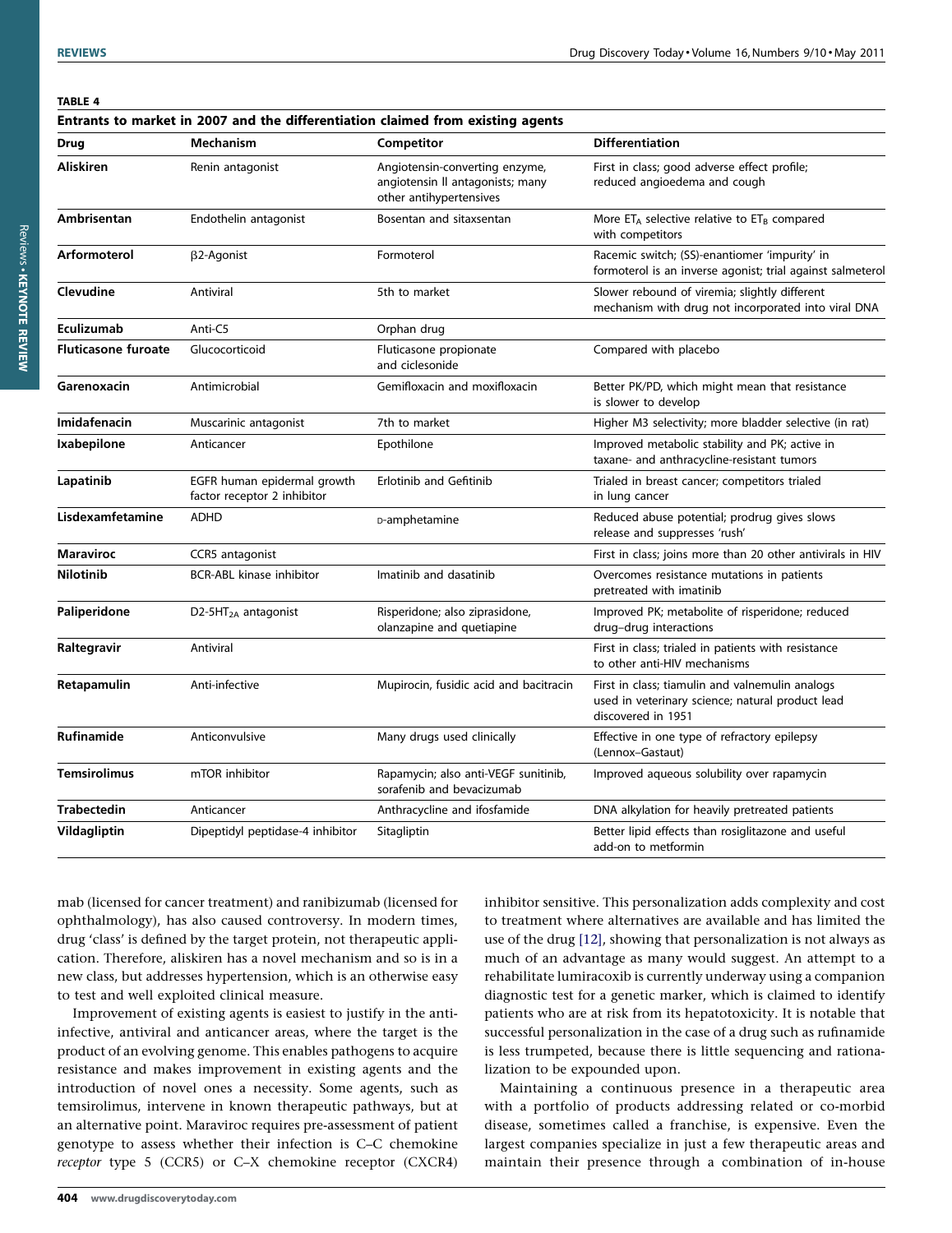<span id="page-7-0"></span>

The novel agent fluticasone furoate and existing glucocorticoids.

and in-licensed products. One of the most important priorities is to renew and refresh key products in the portfolio and some launches are clearly designed to address this issue. With Advair<sup>®</sup>, a blockbuster, soon to lose exclusivity, a strategy to maintain the respiratory franchise of GlaxoSmithKline (GSK) is needed. Fluticasone furoate, a novel glucocorticoid, entered the market in 2007 [\[13\].](#page-12-0) Knowledge of mometasone furoate, a product from a competitor, might have assisted in the design and de-risking of this introduction (Fig. 4). Portfolio considerations might even result in companies undertaking research in areas where generic competition would otherwise be discouraging, such as antihistamines in rhinitis, where GSK and Schering dominate the market [\[14\]](#page-12-0)

A related phenomenon is that first-in-class agents rarely remain the only drug to exploit that clinically validated target for long. Vildagliptin and sitagliptin entered the market almost contemporaneously, as did infliximab and etanercept. Post-merger analysis shows a great deal of commonality between project portfolios, even when companies have been selected for diversity in

therapeutic interests. Examination of the patent literature has always shown this trend strongly. There are important commercial forces that reduce any industry drive to focus solely on novelty and first-in-class agents.

# Animal models: still important because disease is expressed at the whole-organism level

To design the drug ticagrelor (Brilinta<sup>®</sup>) [\[15\],](#page-12-0) the requirement was to make compounds that inhibit platelet aggregation while not significantly increasing bleeding time. Blood flow in the exposed femoral artery of an anaesthetized dog decreases when it is flicked, owing to platelet aggregation on the vessel wall. This response was dose-dependently reduced using test compounds, which were P2Y12 receptor antagonists. The unwanted effect on bleeding time was simultaneously assessed by observing the clotting of a small cut in the tongue of the dog. These tests were reminiscent of the multifactorial biological responses that are measured in a clinical trial. Their purpose was to assess progress, rather than to increase understanding.



Orally administered drugs introduced during 2006–2008 with extreme properties.

KEYNOTE REVIEW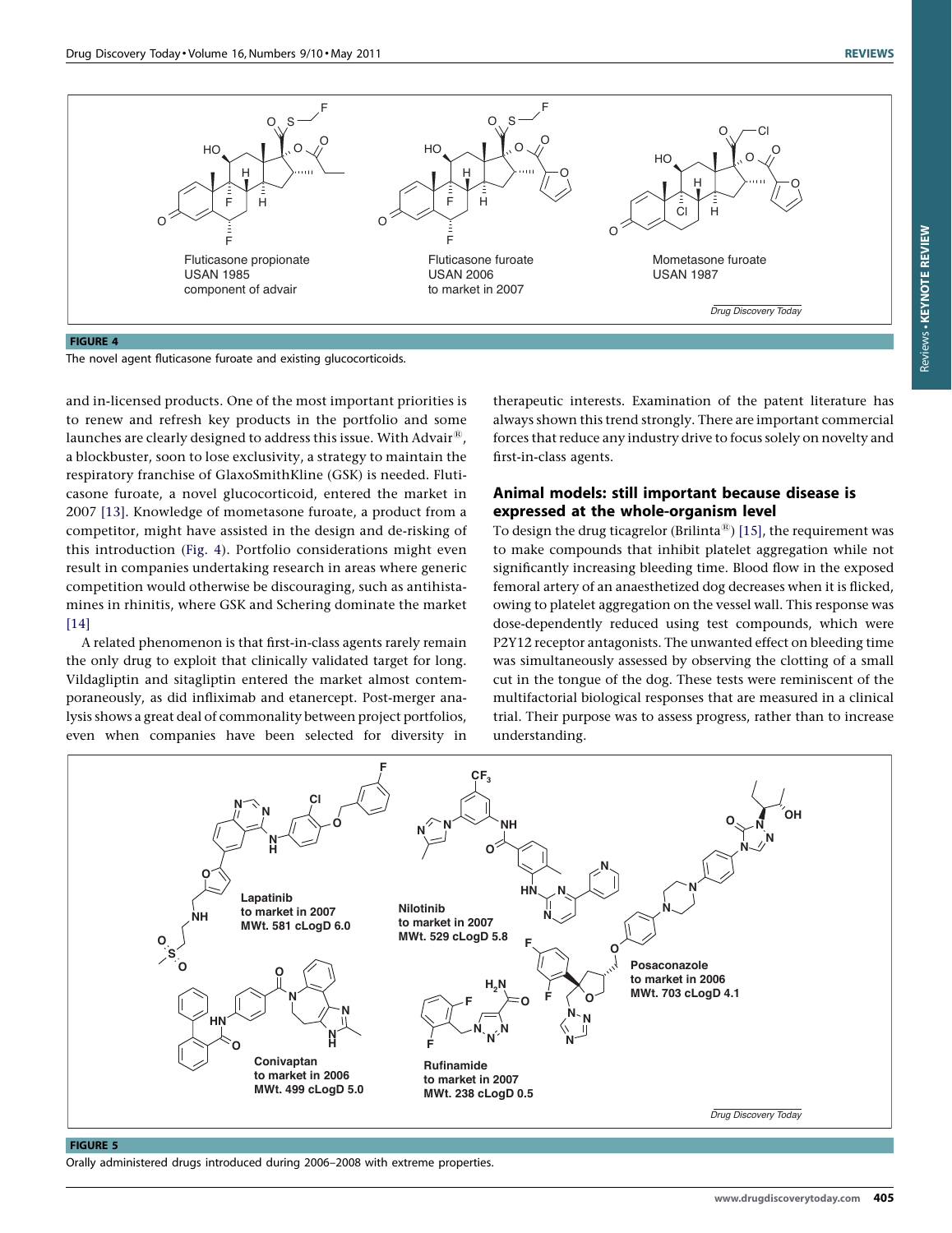<span id="page-8-0"></span>

Effective drugs with unusual PK–PD relationships.

Protest and direct action against animal experimentation has had a profound effect upon the pharmaceutical industry. Many small biotech companies are prevented from doing such work by the leases on their university-owned facilities. Prolonged introspection by some pharmacologists has resulted in them spending an inordinate amount of time on reducing and even avoiding experimentation. However, the lesson is that the availability of well-characterized, reproducible and moderate throughput animal models remains an enormous advantage during drug design. The societal and regulatory effects on animal experimentation have resulted in much of the work being relocated to other countries, impacting the competitiveness of some jurisdictions.

Many disorders, such as angina and epilepsy, can only be addressed using intact animals and two drugs, ranolazine and rufinamide, entered the market for these indications in this period. The failure of rational strategies in the discovery of anti-epileptic drugs as well as the role of random screening in animal models has been noted [\[16\]](#page-12-0). Examples include valproic acid, which was discovered when it was used as solvent for another agent under investigation, and lamotrigine, which resulted from an incorrect theory concerning linkage between anticonvulsants and antifolates [\[17\]](#page-12-0). Approval for use in humans does not require knowledge of the mechanism of a compound, as demonstrated by entry to the market of lenalidomide, lacosamide and pirfenidone during 2006– 2008. Indeed, it can be argued that the mechanism of a drug is never known with complete certainty. The observed biological activity is just more or less explained by referring to those proteins with which it is currently known to interact while ignoring the possibility that there might be many others involved but that are currently unknown. Clearly, animal models do have limitations. They are generally better at modeling processes, such as clotting, bronchioconstriction or blood pressure, than they are at reproducing the myriad of symptoms that constitute a disease. In COPD, for instance, chronic exposure to cigarette smoke showed a range of responses dependent on the strain of mouse [\[18\].](#page-12-0) The usefulness of a variety of disease state models has recently been reviewed elsewhere [\[19\].](#page-12-0)

Clinically the most relevant animal species is human. Sodium cromoglycate was discovered at Fisons, later to become AstraZeneca, by Roger Altounyan [\[20\]](#page-12-0) an asthmatic physician and pharmacologist. He and a likeminded panel of individuals would inhale allergens, followed by compounds prepared by the medicinal chemistry group, to determine efficacy. His plea in 1976,

concerning fears associated with testing compounds in humans and the general trend to reductionism in drug discovery, was for 'more common sense lest we stop research altogether'. This comment now seems particularly prescient. In Sweden, Bengt Lundqvist optimized local anesthetics, such as xylocaine, by injecting samples of test compounds into his knuckles. The contraceptive progestin, drospirenone, was discovered by testing in a single male human [\[21\]](#page-12-0). A generation later, such experiments would be frowned upon. The recent guidelines by the US Food and Drug Administration (FDA) for eIND (Phase 0) studies [\[22\],](#page-12-0) although a welcome innovation aimed at addressing stagnation in the industry, certainly looks timid by comparison (eIND is an electronic application through the FDA for an investigational new drug). In developed countries, the desire to avoid exposure to chemicals of all types has reached near phobic levels, even among individuals who are well placed to assess factors such as dose, coverage and the relative risks of single and repeated exposure. This aspect of the culture of risk aversion is difficult to address empirically. The concerns often continue despite risk–benefit analyses and evidence derived from experience.

#### Prodrugs and formulation

During 2006–2008, many prodrugs entered the market. Most are esters or amides that are hydrolyzed in vivo, including ceftobiprole medocaril, dabigatran etexilate, fosaprepitant, tafluprost, lisdexamfetamine and fesoterodine. Nelarabine is demethylated to Ara-G, whose activity and selectivity has been known for many years [\[23\]](#page-12-0). One unintended consequence of reduced animal experimentation might be that most prodrugs are now simple derivatives of the active molecule where the process to liberate the active drug is a simple and predictable biotransformation. Historically, this was less apparent, as shown by the subtle bioactivation of drugs such as omeprazole [\[24\],](#page-12-0) proguanil [\[25\],](#page-12-0) allopurinol [\[26\]](#page-12-0) and nabumetone [\[27\]](#page-12-0), whose discovery involved serendipitous events that were only made possible through the use of whole-animal experimentation. Prodrugs that entered the market during 2006–2008 are sometimes used to address problems associated with solubility or absorption, such as fosaprepitant and tafluprost. Formulation is used to improve duration or compliance. Examples are osmotic release in paliperidone and patches with rotigotine. Clevidipine butyrate is an example of a soft drug, where duration is controlled by provision of a metabolically labile site. One lesson is that it is often not possible to achieve the therapeutic goal without using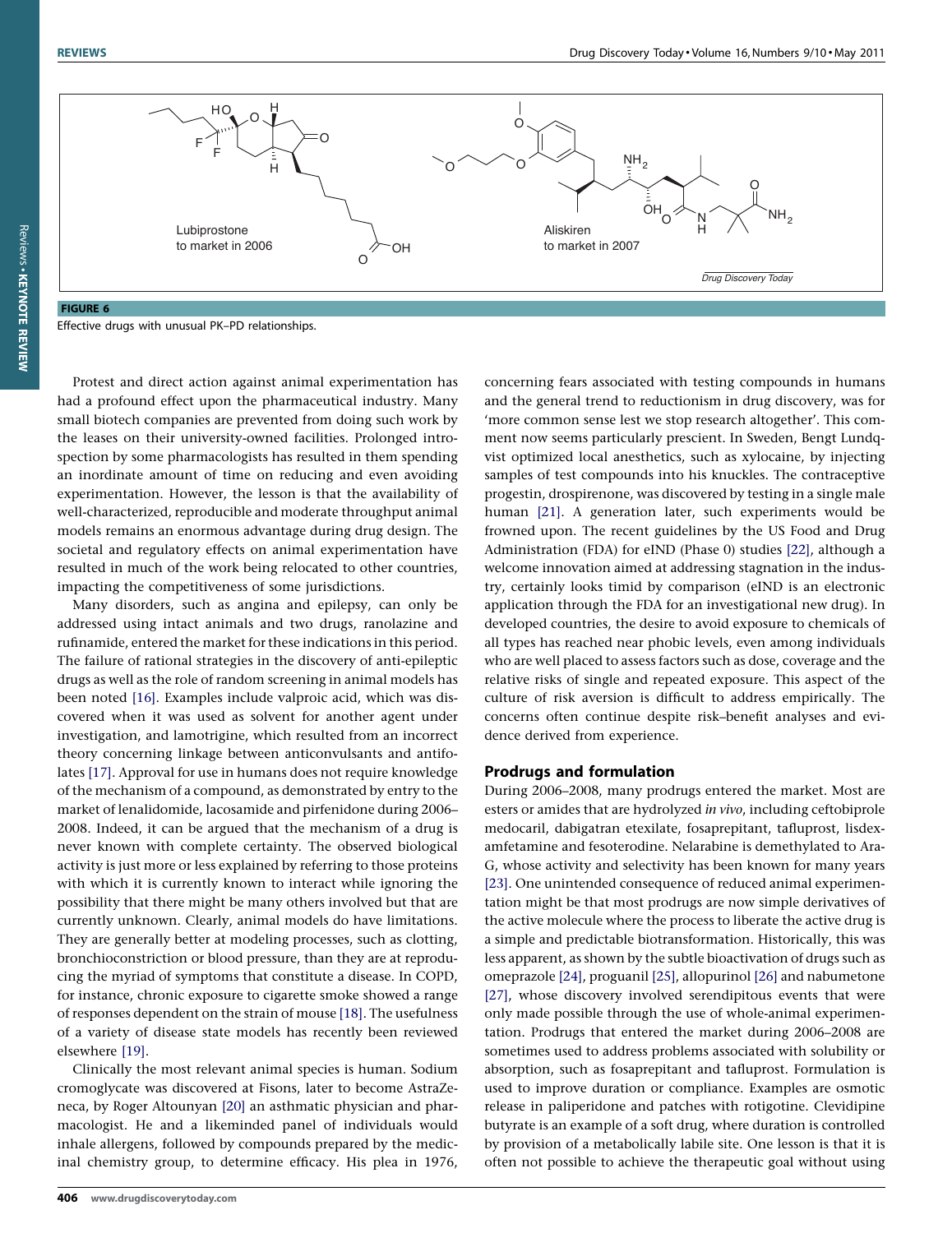one or more of these techniques. However, in many organizations, there are too many late-phase compounds competing for formulation and allied pharmaceutical science support. These groups are often fully occupied with product support and line extensions, which have a higher priority. Too often, the discovery team is sent away to discover a 'better' molecule.

#### Acceptable toxicity profiles

Assessment of therapeutic margin is better than considering toxicity as an isolated parameter. This survey of recent market entrants shows that either profound efficacy with some toxicity or very low toxicity with measurable efficacy can be acceptable. Tolerance of toxicity also depends upon the therapeutic area, the degree of impact that the disease or treatment has upon the patient's life and the alternatives available. Therapeutic setting is also important. Phototoxic antibacterials, for instance, might be appropriate in hospital; likewise, the effects of drug–drug interactions might be tolerable with careful prescribing and routine measurement of plasma drug levels.

From entrants during 2006–2008, examples include ivabradine, which is toxic to embryos and teratogenic in animal tests. Ambrisentan is an endothelin antagonist, a class of drugs known to show dose-dependent hepatic injury. Phototoxicity is a common source of toxicity; pirfenidone saw 24% of patients withdraw because of skin rashes. Sitafloxacin is largely confined to hospital use for this reason. The quinolone antibacterials (-oxacins) provide an interesting study of the many factors that remove some members of a class from the market, while others remain (see [http://en.](http://en.wikipedia.org/wiki/Quinolone) [wikipedia.org/wiki/Quinolone\)](http://en.wikipedia.org/wiki/Quinolone). Drug–drug interactions are also common; for example, etravirine is an inducer and inhibitor of several CYPs. In one case, a drug–drug interaction is even a requirement for the licensed clinical use of the drug in that darunavir must be taken with ritonavir. The oral bioavailability of a single dose of darunavir is approximately doubled by coadministration with ritonavir. Darunavir is contraindicated with a range of other drugs, including anticonvulsives and sedatives, where it is known that life-threatening adverse effects can occur. HIV protease inhibitors often cause a profound disturbance of metabolism, with body fat becoming redistributed. The long-term consequences are unknown, but with good efficacy this toxicity is simply monitored and tolerated. Among drugs already on the market, several anti-epileptic drugs produce developmental defects in up to 10% of the offspring of female patients [\[28\].](#page-12-0) For cancer treatments, the focus on margin and tolerance for some toxicity is even more pronounced: lapatinib decreases left ventricular ejection fraction and prolongs QT interval (time between Q and T wave during cardiac function), while only adding around five weeks to the life of approximately one third of the patients; nilotinib affects a range of clinically significant enzymes; nelarabine is neurotoxic, and careful monitoring is required; aprepitant shows a range of drug–drug interactions, and its co-administration with warfarin requires monitoring of prothrombin time for two weeks after treatment. Medicinal chemists use several empirical rules in an attempt to avoid toxicity. One of these is to reduce the number of anilines present in a molecule. In one of many apparent exceptions, lenalidomide was derived from thalidomide by adding an aniline. It shows none of the mutagenicity or fertility effects demonstrated by the earlier drug. This might be an exception to an

otherwise useful rule of thumb and be influenced by the use of the compound in oncology, where moderate therapeutic margins are sometimes tolerated. However, it does show how rough-and-ready rules concerning the undesirability of certain functional groups irrespective of the situation need be applied cautiously.

Unfortunately, efficacy in humans is usually measured late during the development of a drug. Toxicity in animals is measured earlier. The result is that every potential product passes through an extended period where the therapeutic margin is unknowable. Often, the level of anxiety within the organization rises and the project champion is kept busy preventing the premature demise of the project. One wonders why toxicity (undesired efficacy) is believed to be accurately modeled in animals, whereas it is simultaneously believed that the determination of efficacy using animal disease models is an imprecise art. One reason might be that the veracity of human toxicity predictions is rarely tested, with most compounds never getting to the clinic. Intriguingly, artemisinin, a drug with a rather atypical route to market, shows lack of toxicity in humans despite the severe toxicity observed in laboratory animals [\[29,30\].](#page-12-0) Many analgesic, acid-containing drugs are extremely toxic in dogs and cats, where the enterohepatic recirculation is more pronounced than in humans. This often results in tragedy for these companion animals [\[31\]](#page-12-0). Likewise, the alarming animal toxicity of diclofenac resulted in a 10-year delay in its entry to the US market, despite its widespread use in Europe [\[32\]](#page-12-0).

Medicinal chemists can find themselves attempting to design analogs that avoid activity in toxicity screens whose relevance to clinical toxicity is poorly exemplified and that have very limited throughput. In a risk-averse environment, compounds are easily damned. The responsibility of the toxicology professional is to make clear the limitations in predictivity implicit in animal models. Companies can moderate the risk:benefit ratio by focusing on smaller populations of patients, where clinical benefit is unequivocal, and by resisting the temptation to maximize market size early during the lifecycle of a drug. Drugs that prolong the QT interval, for instance, despite what is often claimed, are not banned. The FDA can demonstrate that it continues to apply a risk–benefit approach and assessment committees within companies need to apply the same standards. Non-mechanism-based toxicity at a high dose might simply confirm the view that few mechanisms deliver useful efficacy in complex diseases, where redundancy is commonplace. However, even in pharmaceutical companies, it is common to see them interpreted as confirmation of some mystical belief in the toxicity of all unnatural chemicals. In these cases, having both a small molecule and antibody approach can be informative. When neither approach produces the required therapeutic result, a target can truly be devalidated. For mechanism-based toxicity, the judgments are: which efficacy is most sensitively linked to receptor occupancy, the desired biological effect or the undesired one? Which tissues will receive the greatest dose? Early projects rarely give these considerations equal weight before starting on a long journey aimed at discovering a testable molecule. Toxicity rarely has an associated structure– activity relationship (SAR). It is often best to try and measure the efficacy with an imperfect agent. This tests both margin and perhaps more importantly, the real desire of the organization to find a therapy.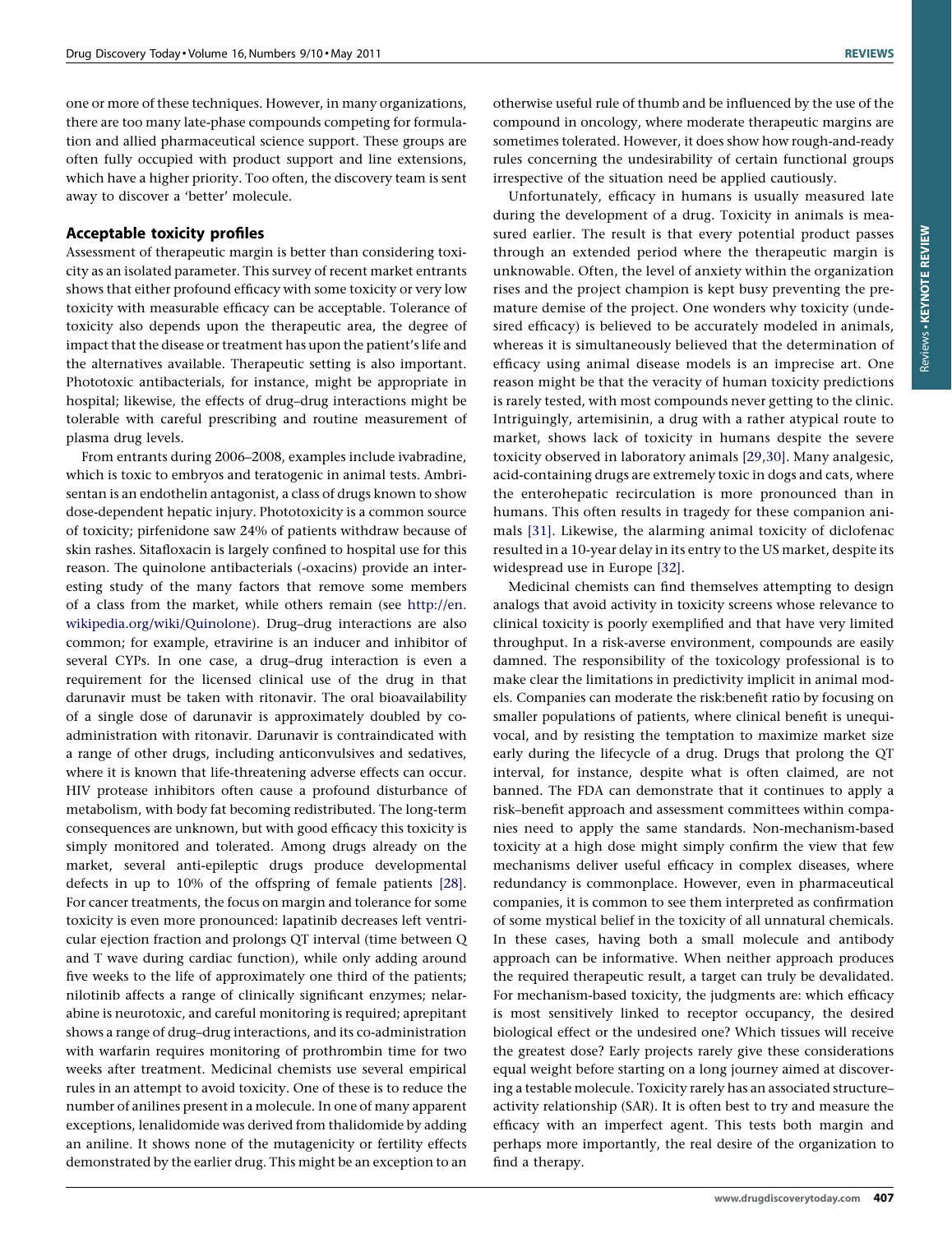#### Orally administered drugs

With so many factors influencing the success of a discovery project, it is unsurprising that some have structures that violate reasonable, but generalized rules, for oral drugs. Among the 41 orally administered agents entering the market in this period, some have high molecular weights and high pH-dependent partition coefficient ( $log Ds$ ) ([Fig. 5](#page-7-0)). For example, lapatinib shows incomplete and variable oral absorption, requiring a 1.25 g dose; nilotinib shows an 82% increase in AUC (area under the concentration-time curve following a given dose) when given within 30 min of a high-fat meal and requires 400 mg, twice-daily dosing; the pharmacokinetic (PK) parameters of posaconazole are also affected by food, but are otherwise acceptable; and conivaptan shows some intersubject variability but the pharmacokinetic parameters of a clinically effective, 60-mg dose, are otherwise unremarkable.

There are clear trends showing that, on average, large and lipophilic molecules have poorer PK properties and increased toxicity liabilities. The journey to market might well select the exceptions to these trends [\[33\]](#page-13-0). However, it is striking that rufinamide, a molecule at the other extreme of the molecular weight and  $log D$  range, also shows PK parameters that are improved by food. It also has undetectable solubility in water and gastrointestinal fluid, which would damn it in many screening cascades where efficacy is measured rather late. Trends are important to bear in mind during design, but the success of a drug discovery program has many other, sometimes over-riding, determinants, some of which cannot be expressed as a single number. Where there is a choice in a therapeutic area between a lipophilic agent that violates the rules and one with a better balance of properties, senior management would still be best advised to back the latter. Imperfect agents might simply validate a target and encourage competitors to enter with a drug having the improved properties.

In an idealized drug discovery program, the pharmacodynamics (PD) will precisely mirror the PK throughout the time course of the experiment. The dose will be chosen to exceed some multiple of the effective concentration for a desired period. An explicable PK– PD relationship is intellectually satisfying, but unfortunately for the purists, not all useful drugs have one. Some reports suggest that many drugs show a separation between PK and PD owing to a variety of factors, one of which might be a long off-rate from the receptor [\[34\].](#page-13-0) Following oral administration, lubiprostone is quickly metabolized, making an accurate assessment of its PK parameters impossible, although several active metabolites can be detected. Aliskiren is detectable in the kidney three weeks after discontinuation, by which time it is undetectable in plasma. It is a successful drug despite a fraction absorbed (Fabs) of only 2.5% and its concentration in plasma being reduced by approximately three quarters if dosed with a high-fat meal [\(Fig. 6](#page-8-0)).

The lesson is one kind of pragmatism: that which works is good. The members of any drug discovery team might be recruited from a narrow group, made more homogenous by the temptation to recruit in one's own likeness. This can lead to shared assumptions and a value system that is rarely challenged. Inertia in organizations is also great, which is why having champions for a project can be important. Relative risk is difficult to quantify and even more difficult to make clear to senior management. A compound that shows efficacy in a more predictive screen but fails to fit many

other project criteria might be better than one that ticks all the boxes but needs further and more expensive profiling. Believing that such decisions can be made solely on a scientific basis is a profound mistake. Beliefs, presentations and expectations might need to be carefully managed and much time and energy is consumed bringing decisions to a satisfactory conclusion.

# Summary and perspectives

### 'Learn from yesterday, live for today, hope for tomorrow.' (Albert Einstein)

During the 1980s, it was common to work on one project for several years. Today, it is usual to be working hard on several at a time. Yet productivity has not increased. Why? Fewer targets and more whole-animal experimentation were replaced during the 1990s by more targets and in vitro screens. Our pharmacology colleagues, champions of a unifying, hierarchically integrated and technologically agnostic discipline, were supplemented or replaced by molecular biologists. The whole process reached a crescendo around 2000. 'Fail often fail early' was the instruction from on high. Reductionism in drug discovery continued apace, with each part of what was now considered a process measured in isolation. In the new millennium, the influence of drug metabolism in early projects grew. Models can now be constructed in which these individual measurements are re-integrated, facilitating prediction of compound behaviour in whole animals. Sometimes it is difficult to avoid the conclusion that, over 30 years, the industry has nearly come full circle.

The industry continues to be a slave to fashion. Analysts, venture capitalists, equipment suppliers, conference organizers and even some journals, have a vested interest in accentuating the role of new technologies. Experienced, professional scientists, however, have no such excuse. When selling a technology, the danger is not that the gullible will be unconvinced. It is that, with repetition, one might start to believe it as well. Uncritical optimism might be necessary, briefly, to gain access to resources, which can then be used for good or ill. However regular checks against evidence are needed to avoid constructing shared expectations that have little empirical foundation. It is hoped that this article serves towards this end.

Some of the commonly suggested ways to fill the productivity gap can easily be dismissed. Experience suggests that genomic sequencing will not deliver large numbers of new, valid targets. The anti-infective, antiviral and antiparasitic areas have had the complete genomic sequence of their target organisms available for many years. Target validation, by genetic manipulation, is easier than it will ever be in higher organisms, but the number of first-inclass agents originating from these areas is still low. In antiinfectives, only three new mechanisms have proven successful during the past 40 years. My impression is that this is fewer than the numbers of claims to 'a new paradigm in drug discovery' over the same period. The experiences of one company in antibacterial discovery using comparative genomics and high-throughput screening (HTS) have been reviewed elsewhere [\[35\]](#page-13-0). Sequencing methods have been well honed through the human genome project. Perhaps possession of a fine hammer is resulting in too optimistic a search for suitable nails? Also the distribution and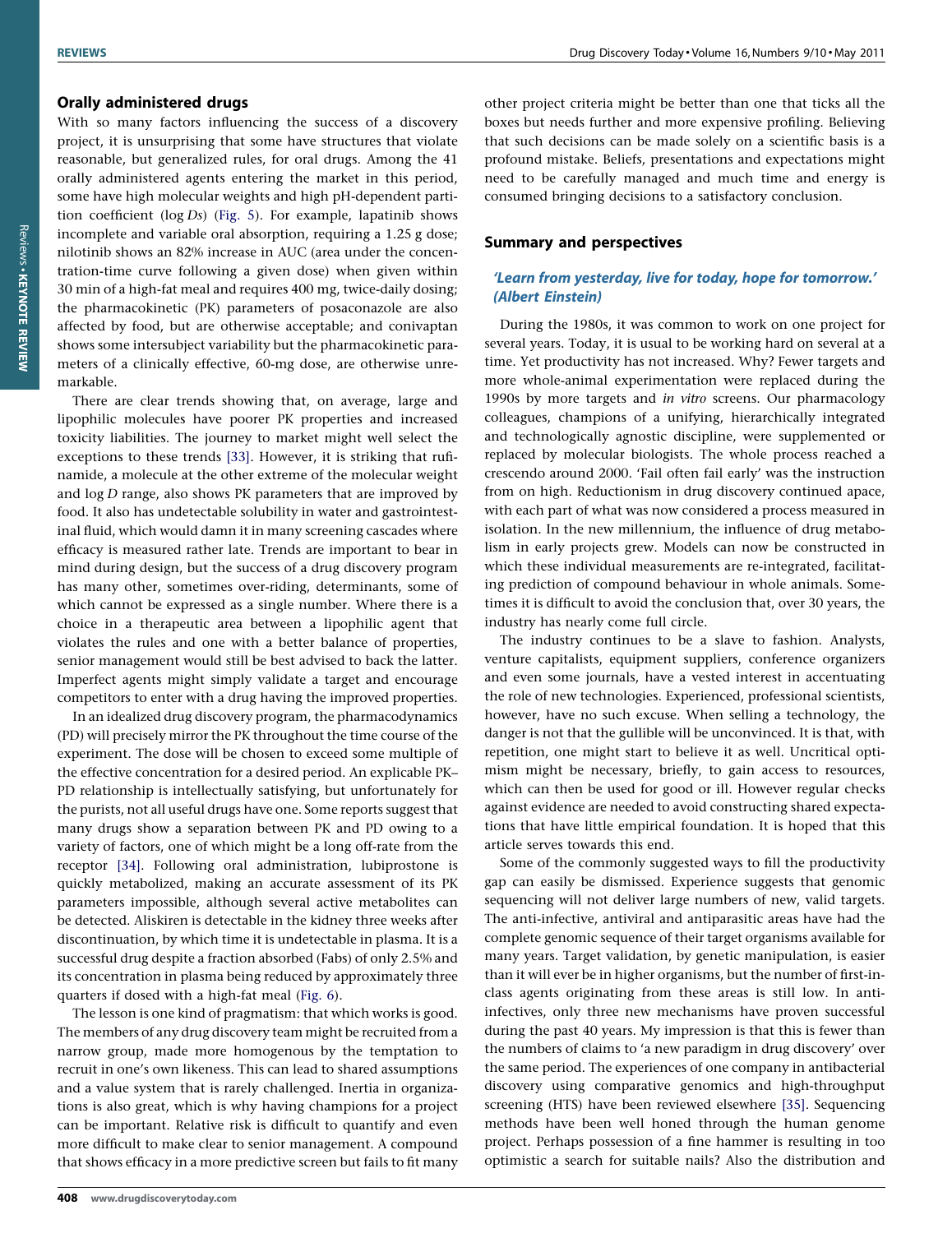prevalence of many diseases have radically changed over a few decades, suggesting that they are not predominantly genetic in origin. Likewise, understanding the etiology of a disease is not necessary well linked to finding treatments. Cystic fibrosis is well studied and understood, but remains poorly treated [\[36\].](#page-13-0) Neither is target newness in an established disease a surefire route to success. Glucocorticoids and  $\beta$ -agonists are still the mainstays in asthma treatment, whereas zileuton and omalizumab languish.

Drug hunters could be demoralized, but there are many reasons for optimism. Improvements in the design process have thrown the spotlight onto the true rate-limiting components of drug discovery: targets, trials and organizations.

#### **Targets**

The 'block-buster' model, where companies are only willing to develop products where there is the potential to earn more than a billion dollars, is dying and many will rejoice. Such products served to produce bloated organizations and unsustainable investor return, while ignoring many smaller but achievable improvements for patients. A few diseases have been repeatedly addressed, with increasingly implausible mechanisms being suggested within the early discovery organizations. These therapies would also have to compete with well-established agents, in the event that they did succeed and so become unsupportable as commercially viable potential products. In truth, even some of the 'blockbuster' potential diseases, such as COPD, are really a collection of disorders with some etiology in common [\[37\]](#page-13-0). Clearly, the paucity of targets and the blockbuster model are inextricably linked. Addressing more diseases should increase productivity across the industry. It will certainly provide greater opportunity, for both professional satisfaction and for making useful but unexpected observations in the clinic. More targets will become available, with some being identified by insightful investigation of compounds that already show effects in humans. Organizations will benefit by having a more broadly based product portfolio. This challenge is being actively addressed across the industry, with most companies setting up groups to repurpose compounds in new, niche areas and to broaden the number of diseases that are considered worth addressing.

#### **Trials**

The change that would benefit the industry most would be to find better, earlier, quicker and more varied ways of measuring efficacy in disease. There are currently too many candidate drugs awaiting clinical testing. Fortunately, there is a greatly increased focus on translational medicine in many countries [\[38\],](#page-13-0) with the US National Institutes of Health (NIH) setting up 60 academic medical centers in one attempt to address the problem [\[39\].](#page-13-0) Large pharmaceutical companies are also making progress using new models of early development, some of which claim twice the speed and a third of the cost of conventional processes [\[40\]](#page-13-0). The key to success appears to be a small independent group willing to try decision-making clinical experiments using highly focused trials. If this model continues to be successful, it will be widely imitated. Trials are highly regulated, well-defined, discrete bodies of work that are easier to cost than earlier stage research and, therefore, more suited for out-sourcing. Many trial-service providers are increasing their ability to provide standard measurements, such as forced expiratory volume in 1 s (FEV1), in a highly cost-effective manner. The risk of costly failure in

trials will be further eased by the move away from blockbuster areas and investigation of more acute conditions in which robust clinical endpoints can be generated. Increased investment in all types of clinical measurement is desirable. The whole industry is also helped by sharing more precompetitive information and by the reporting of negative as well as positive clinical trial results.

#### **Organizations**

All drug discovery is carried out in teams and it is surprising how little emphasis there is within large organizations on how to build, maintain and reward this basic unit. Indeed, global personnel policies are often instituted that disrupt the natural evolution of cohesive teams that would otherwise evolve around shared project goals. Would rewarding only goal scorers be expected to generate a highly successful soccer team? Why is it expected that similar thinking will lead to a highly effective drug discovery team? It might be very difficult indeed for corporate leaders, who have never been involved in research, to understand the cultural chasm that exists between the different functions within a large organization, with research at one extreme. Some of these issues have been examined by highly successful scientists [\[41–43\].](#page-13-0) It would be helpful if more overcame their reticence and allowed the industry to learn from their long experience. Incredibly, large pharmaceutical companies have now acknowledged that their current organization is antipathetic to innovation. Having made this remarkable admission, they have attempted to convert their organizations to smaller biotechnology-like units. Many are also removing organizational barriers between research and early development. Both trends are to be applauded where they are carried out intelligently. Further improvement could perhaps be made through an honest and thorough examination of the real value of global technologies, functions, software and committees, when compared with the increased responsiveness and flexibility of their local equivalents. One issue deserves special mention. The role of champions in companies is routinely undervalued [\[44\].](#page-13-0) They are often inconvenient for large, process-focused organizations. However, in an industry where ideas and commitment are the limiting resource, they remain one of the biggest single factors in the success of an organization. They can either be a great asset or leaders of a head-long rush that threatens to bankrupt the company, but the degree to which an organization can accommodate them is still crucial. The alternative is a large company ruled by the deadhand of bureaucrats, who absorb rather than add energy. There are many accounts of the role of these individuals in recent and established drugs. For examples, see the development of aliskiren [\[45\],](#page-13-0) the 30-year odyssey of the bisphosphonates from water treatment agent, via small Italian company, to blockbuster drug [\[46\]](#page-13-0) and the tortuous path to market of cyclosporine [\[47\].](#page-13-0) To many of us, these stories are all too familiar. The need for a champion is the rule rather than exception in the journey of any drug to market. Crucially, the solutions to organizational issues are largely in the hands of the companies themselves. With the current threat to their very existence, it seems probable that some companies will find innovative solutions; the rest might simply cease to exist.

# **Conclusions**

Studying those drugs that entered the market between 2006 and 2008 provides many lessons about how drugs are discovered. Most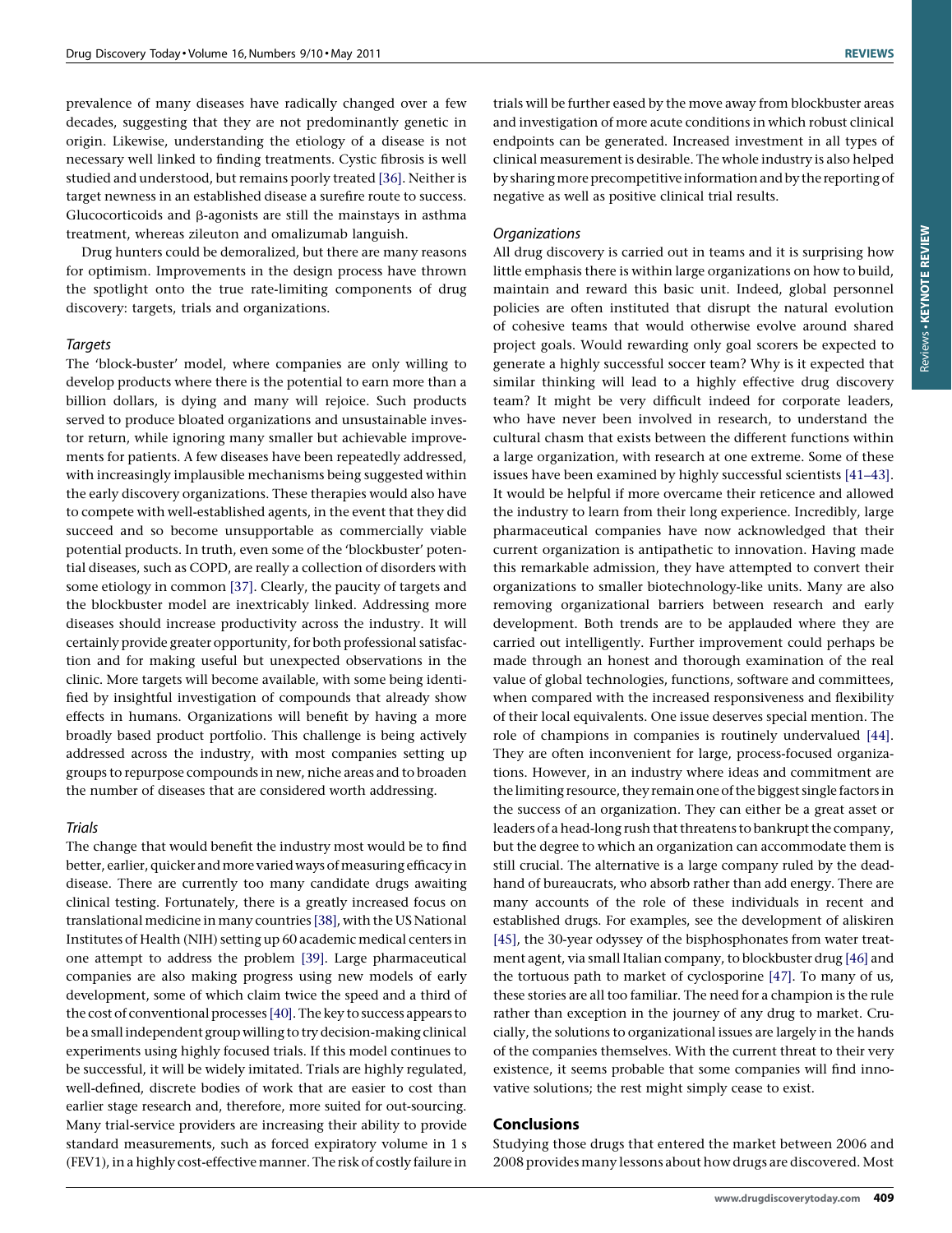Reviews - KEYNOTEREVIEW

<span id="page-12-0"></span>are aimed at therapeutic objectives that have short trial durations and with clinical effects that are simple to measure. Animal models still have an important role because disease and toxicity are expressed at the level of the whole organism rather than the cell. Most small molecule agents are dosed orally, although a significant number are administered topically or by injection. Only a few new disease targets are demonstrated to be clinically exploitable in any one year. Both macromolecular and small molecule drugs cluster into treatments aimed at these same few targets. Differences in nomenclature tend to obscure this effect with macromolecules to a greater extent than with small molecules. Uncertainties about the rules for introducing generic macromolecules currently afford them a considerable commercial advantage over small molecules, but this will not remain the case for many more years. Many strategies have been developed for continued exploitation of the few clinically validated disease targets that are available. These include racemic switches, combinations, reformulation and new methods for administration. Unhelpful levels of risk aversion are apparent in the assessment of human toxicity. However, where significant efficacy is evident, the licensing authorities have shown a more balanced appreciation of drug profiles than is evident within some company drug candidate assessment committees. This situation could be improved by providing companies greater protection against damages provided that they act in good faith and comply with every regulation required at the time of the introduction of the drug. More direct communication between patient groups and

companies would also engender greater collaboration and focus on patient needs. This would also assist in biomarker and trial recruitment efforts. Many companies might be guilty of attempting to treat too large and diverse a group of patients too early during the lifecycle of a drug in an attempt to perpetuate the blockbuster model. A move away from concentration on such a limited number of targets would help stabilize the industry. A focus upon achievable improvements in therapy for many different but smaller groups of patients would also benefit the entire industry. An exciting consensus now exists that trials and translational medicine must be made more effective. Whether large pharmaceutical companies can adapt, fragment or diversify in the necessary timescale is an open question. The need for new drugs is still great and commercial disciplines have so far proven the most effective driver for investment, innovation and development of new products. The study of past successes remains a useful tool for choosing the right path forward for the industry.

#### Acknowledgments

I acknowledge my many colleagues from Fisons, Astra and AstraZeneca from whom I have learned so much. Special thanks go to John Dixon, who created the environment that made this article possible on the Charnwood site.

# Appendix A. Supplementary data

Supplementary data associated with this article can be found, in the online version, at [doi:10.1016/j.drudis.2011.03.003.](http://dx.doi.org/10.1016/j.drudis.2011.03.003)

#### References

- 1 Hedge, S. and Schmidt, M. (2009) To market, to market 2008. Annu. Rep. Med. Chem. 44, 577–632
- 2 Mitri, J. and Pittas, A.G. (2009) Inhaled insulin what went wrong? Nat. Rev. Endocrinol. 5, 24–25
- 3 Allison, M. (2010) PML problems loom for rituxan. Nat. Biotechnol. 28, 105–106
- 4 Wehling, M. (2009) Assessing the translatability of drug projects: what needs to be scored to predict success? Nat. Rev. Drug Discov. 8, 541–546
- 5 UPS, (2010) The USP Dictionary of USAN and International Drug Names. US Pharmacopeial Convention
- 6 Booth, B. and Zemmel, R. (2004) Prospects for productivity. Nat. Rev. Drug Discov. 5, 451–456
- 7 Lewis, S. and Liberman, J. (2008) CATIE and CUtLASS: can we handle the truth? Br. J. Psychiatry 192, 161–163
- 8 Mallion, J.M. and Baguet, J.P.J. (2000) Putting the efficacy of candestan cilexetil into perspective: a review of new comparative data. Human Hypertens. (Suppl. 2), S33–S41
- 9 Bal, A.M. (2010) The echinocandins: three useful choices or three too many? Int. J. Antimicrob. Agents 35, 13–18
- 10 Nightingale, P. and Martin, P. (2004) The myth of the biotech revolution. Trends Biotechnol. 22, 564–569
- 11 Roger, S.D. (2010) Biosimilars: current status and future directions. Expert Opin. Biol. Ther. 10, 1011–1018
- 12 Yang, H. and Rotstein, D.M. (2009) Novel CCR5 antagonists for the treatment of HIV infection: a review of compounds patented in 2006–2008. Expert Opin. Ther. Patents 20, 325–354
- 13 Biggadike, K. et al. (2002) A novel androstane as an anti-inflammatory agent. GlaxoSmithKleine, WO2002012265A1
- 14 Gore, P.M. et al. (2009) Preparation of quinolinyloxypiperidine and pyrrolidine derivatives for the treatment of inflammatory and allergic diseases of the respiratory tract. GlaxoSmithKleine, WO2009021965A2
- 15 Guile, S. et al. (2000) Novel triazolo[4,5-d]pyrimidine compounds. AstraZeneca, WO2000034283A1
- 16 Klitgaard, H. (2005) Antiepileptic drug discovery: lessons from the past and future challenges. Acta Neurol. Scand. 112 (Suppl. 181), 68–72
- 17 Kwan, P. et al. (2001) The mechanism of action of commonly used antiepileptic drugs. Pharmacol. Therap. 90, 21–34
- 18 Lindsay, M.A. (2005) Finding new drug targets in the 21st century. Drug Discov. Today 10, 1683–1687
- 19 Enna, S.J. and Williams, M. (2009) Defining the role of pharmacology in the emerging world of translational research. Adv. Pharmacol. 57, 1–30
- 20 Meyer, U. (2002) From khellin to sodium cromoglycate a tribute to the work of Dr. R.E.C. Altounyan (1922–1987). Pharmazie 57, 62–69
- 21 Wiechert, R. and Schering, A.G. (2006). The history of drospirenone. Berlin, Germany. Fischer, Janos; Ganellin, C. Robin (Editors). Wiley-VCH Verlag GmbH & Co. KGaA, Weinheim, Germany, Analogue-Based Drug Discovery 395-400.
- 22 LoRusso, P.M. (2009) Phase 0 clinical trials: an answer to drug development stagnation? J. Clin. Oncol. 27, 2586–2588
- 23 Shewach, D.S. et al. (1985) Metabolism and selective cytotoxicity of 9-beta-D-arabinofuranosylguanine in human lymphoblasts. Cancer Res. 45, 1008–1014
- 24 Lindberg, P. et al. (1990) Omeprazole: the first proton pump inhibitor. Med. Res Rev. 10, 1–54
- 25 Ryley, J.F. (1953) The node of action of proguanil and related antimalarial drugs. Br. J. Pharmacol. 8, 424–430
- 26 Elion, G.B. et al. (1966) Metabolic studies of allopurinol, an inhibitor of xanthine oxidase. Biochem. Pharmacol. 15, 863–889
- 27 Haddock, R.E. et al. (1984) Metabolism of nabumetone (BRL 14777) by various species including man. Xenobiotica 14, 327–337
- 28 Brodie, M.J. and Dichter, M.A. (1996) Antiepileptic drugs. N. Engl. J. Med. 334, 168–173
- 29 Gordi, T. and Lepist, E.-I. (2004) Artemisinin derivatives: toxic for laboratory animals, safe for humans? Response to comments. Toxicol. Lett. 151, 491–492
- 30 Efferth, T. and Kaina, B. (2010) Toxicity of the antimalarial artemisinin and its derivatives. Crit. Rev. Toxicol. 40, 405–421
- 31 Fitzgerald, K.T. et al. (2006) 'Over the counter' drug toxicity in companion animals. Clin. Technol. Small Anim. Pract. 21, 215–226
- 32 De Stevens, G. (1991) My odyssey in drug discovery. J. Med. Chem. 34, 2665–2670